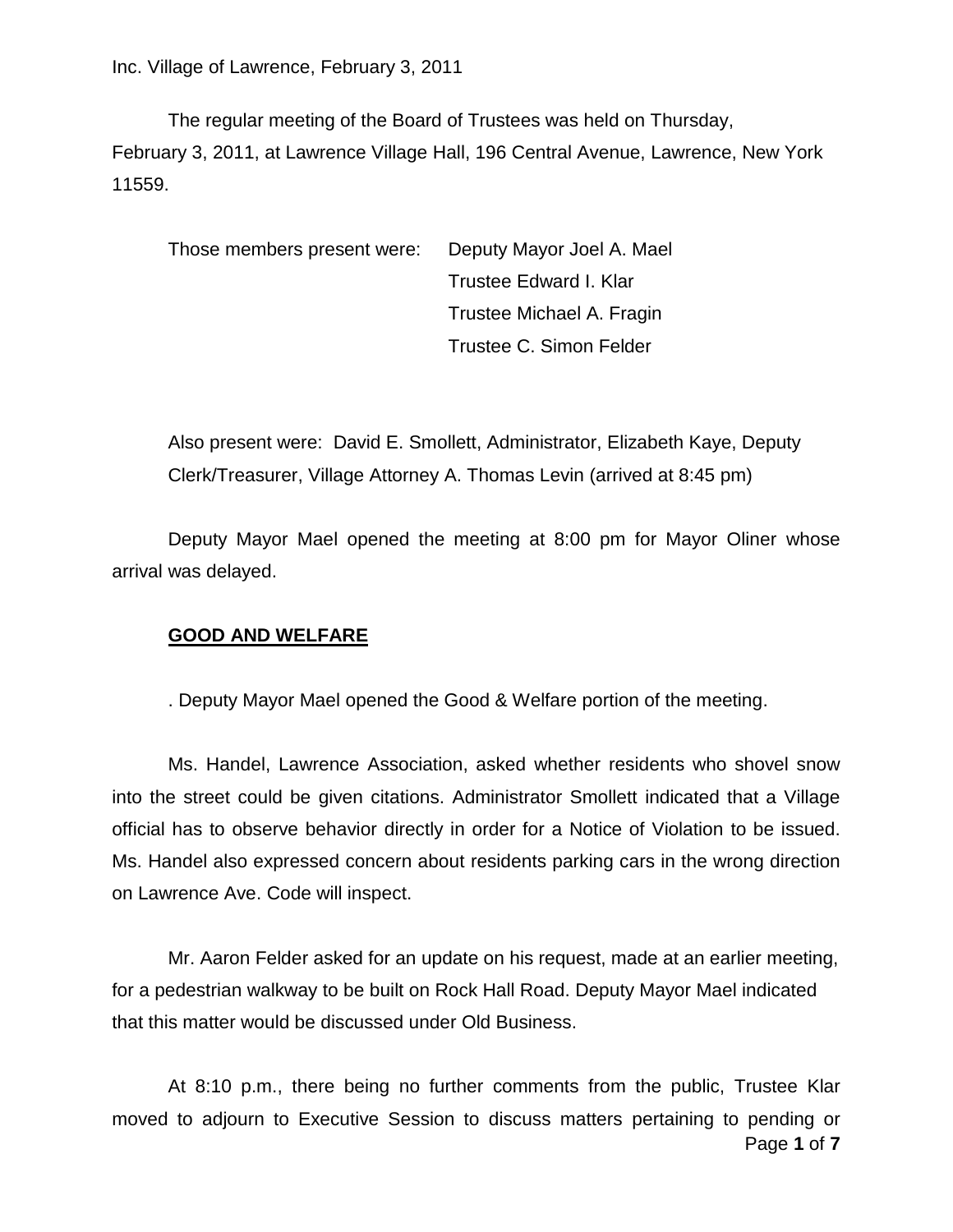Inc. Village of Lawrence, February 3, 2011 potential litigation. The motion was seconded by Trustee Fragin and unanimously approved.

At 8:30 pm, the Board returned to public session.

Trustee Fragin moved to accept the minutes of January 13, 2011. The motion was seconded by Trustee Klar and approved by all except Trustee Felder, who abstained from voting due to his nonattendance at the January meeting.

Mayor Oliner joined the meeting at 8:35 pm.

# **NEW BUSINESS**

Item 1 - Abstracts

Trustee Fragin asked why April and May claims for the Fire Department appeared on the February Abstract. Administrator Smollett said that the Village has a contract with the Fire Department in which payments are pre-authorized and due by the first of the month.

Trustee Fragin asked why Flood Insurance only covered the Marina building. Administrator Smollett indicated that he would question Salerno Insurance about the matter.

Trustee Fragin moved to approve the following Abstracts:

- General Fund Abstract #'s 619-620, with the exception of April-May claims from the Fire Department. Added legal bills from the firms of Meyer Suozzi English & Klein, Ronald Goldman, Bee Ready Fishbein Hatter & Donovan. Hold claim for Meyer Suozzi for tax refund pending further explanation.
- Recreation Fund Abstract # 35
- Sewer Fund Abstract # 36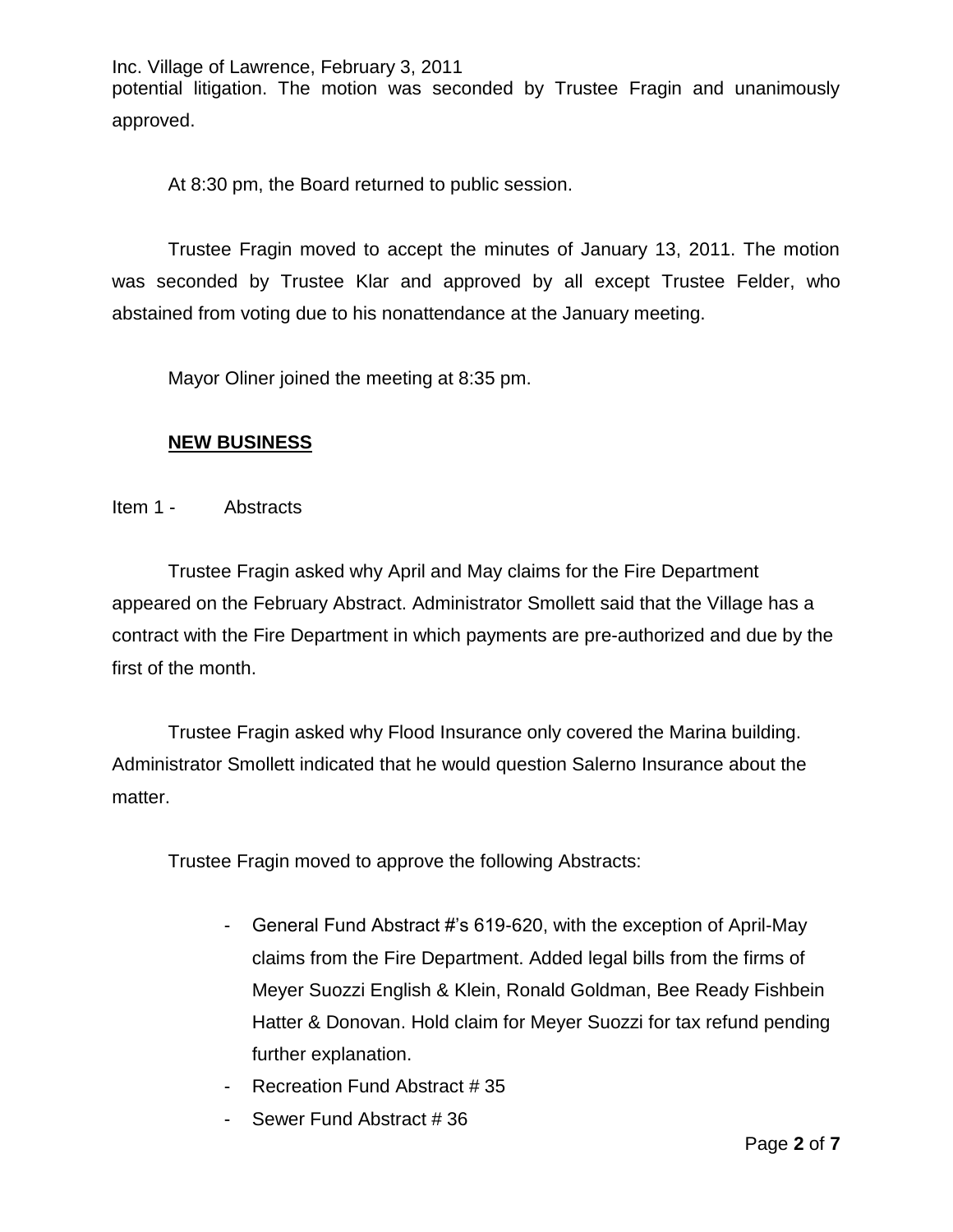### Item 2 - Resolution Village Election

Trustee Klar moved to resolve that the General Village Election shall be held on Tuesday, June 21, 2011 and that the polling place shall be at the Lawrence Village Hall, 196 Central Avenue, Lawrence, New York 11559. The polls shall open at 7:00 A.M. and shall remain open until 9:00 P.M. This resolution shall take effect immediately. Trustee Fragin seconded the motion, which was unanimously approved.

### Item 3 - Tax Certiorari

Mayor Oliner moved to approve the Stipulation of Settlement for 230 Central Avenue, Section 40, Block B, Lot 26 for \$3,393.60 for fiscal years 2006/07-2010/11. The motion was seconded by Trustee Klar and unanimously approved.

Item 4- Electrical Inspectors

Administrator Smollett presented requests from two firms for approval to perform electrical inspections in the Village.

Deputy Mayor Mael moved to approve Alliance Electrical Inspections Limited and Long Island Electrical Inspectors, Inc. as electrical inspectors for the Village, pending proof of proper insurance and licenses. The motion was seconded by Trustee Fragin and unanimously approved.

Items 5 & 6 - List of Unpaid Taxes and Tentative Assessment Roll

Administrator Smollett announced that the Tentative Assessment Roll for the fiscal year 2011-2012 was available for inspection.

Page **3** of **7** Administrator Smollett presented the list of Unpaid Taxes, as of February 1, 2011, for the 2010-2011 fiscal year, totaling \$102,133.78. The Board certified the list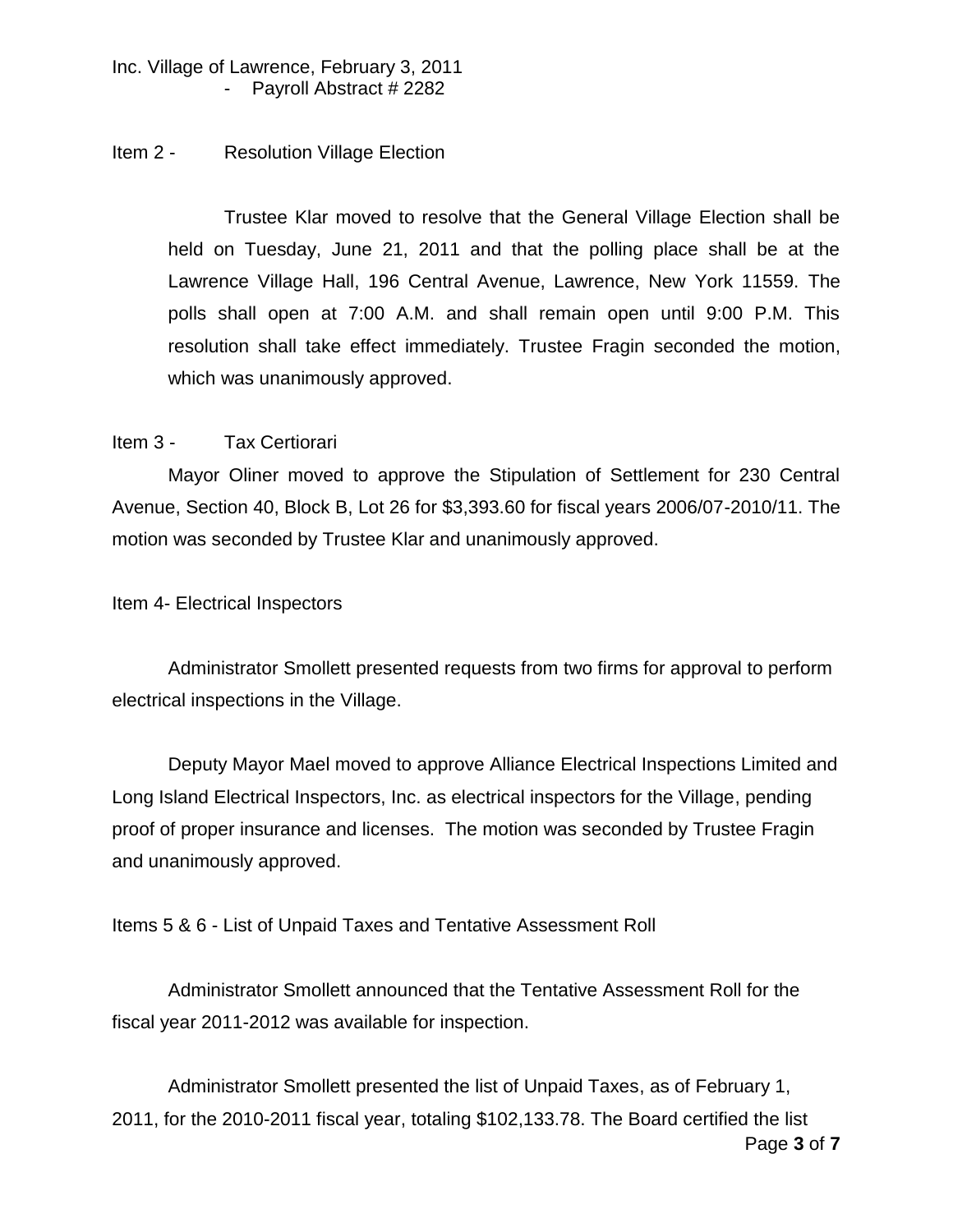and authorized the Administrator to publish the list and set the tax lien sale date for Tuesday, April 5, 2011at 10:00 am, upon the following vote:

| Mayor Oliner -      | Aye |
|---------------------|-----|
| Deputy Mayor Mael - | Aye |
| Trustee Klar -      | Aye |
| Trustee Fragin -    | Aye |
| Trustee Felder -    | Aye |

Item 7- Work to be performed at 8<sup>th</sup> Green at Lawrence Yacht & Country Club

Trustee Klar explained that a safety hazard may be created once the maintenance building has been removed near the area of the  $8^{\text{th}}$  green. Mr. Teitelbaum of the Park Commission indicated that Northeast Architecture has submitted a proposal to construct a mound where the existing building now stands for a cost of \$20,000- \$23,000. Trees and additional screening would also be planted to protect players from errant balls struck from the  $8<sup>th</sup>$  green. After lengthy discussion, the Board suggested that Mr. Teitelbaum together with Leo McMahon, LYCC General Manager, obtain additional professional quotes for the next meeting.

#### **OLD BUSINESS**

Item A - Purchase of New Skid-Steer Bobcat

Administrator Smollett presented quotes from three different manufacturers for the purchase of a bobcat with a backhoe. Deputy Mayor Mael asked about leasing instead of buying. Administrator Smollett indicated that leasing would have to be done through a bank. Trustee Klar asked about the useful life of a bobcat. Administrator Smollett said he expected it would be 10 years. Trustee Klar asked about realized savings as a result of the purchase. Administrator Smollett indicated that a recent sewer line break cost the Village \$14,000 to contract out and said that the majority of work could have been done in-house with a bobcat. Superintendent Sal Castro prefers the New Hollander model, which Administrator Smollett confirmed was preferred by other municipalities.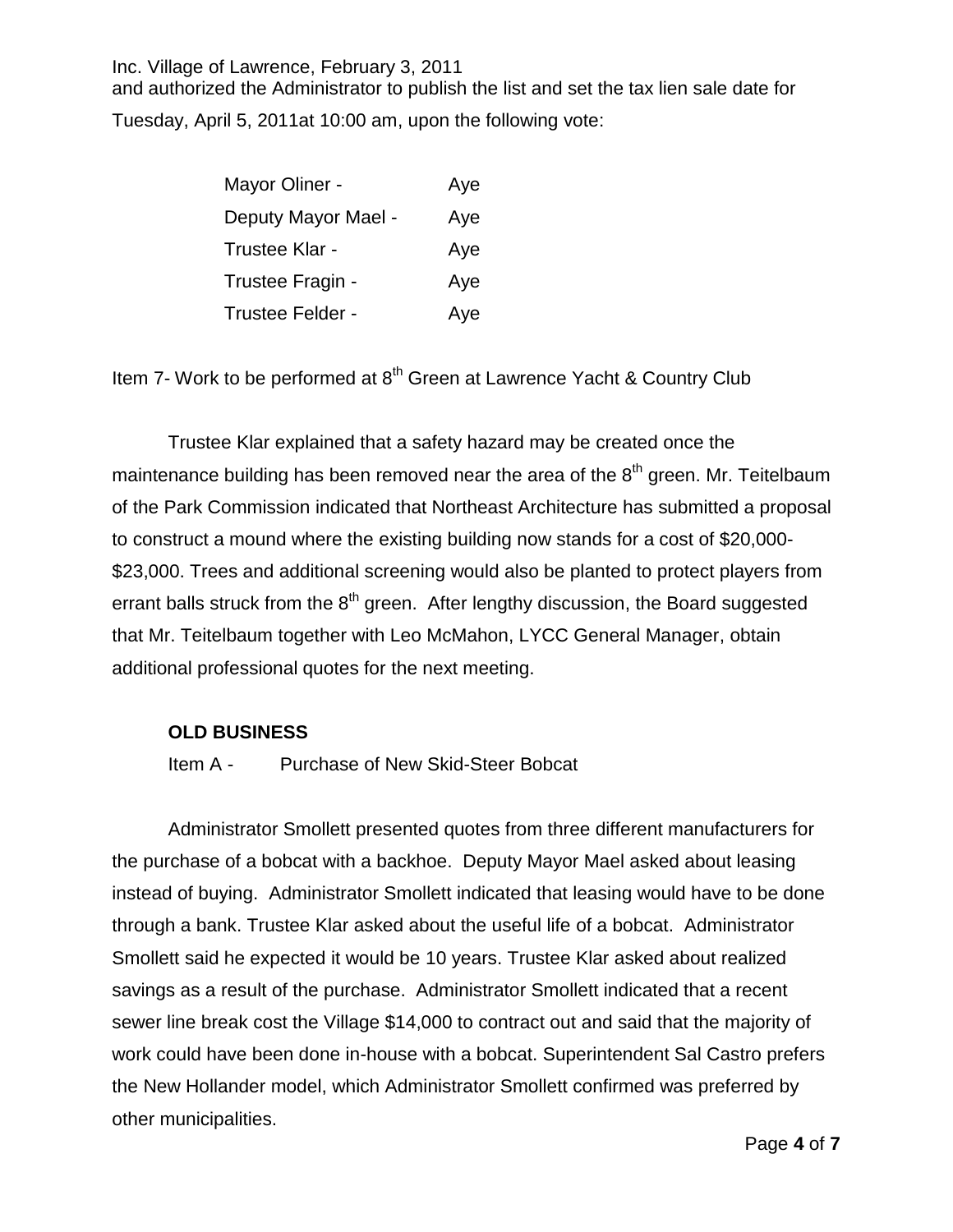Deputy Mayor Mael moved to purchase the New Holland skid- steer for a cost of \$58,575.60. The motion was seconded by Trustee Fragin and unanimously approved.

Item B - Proposed Pathway for South Side of Rock Hall Road

Trustee Fragin moved to approve the hiring of Traffic Consultant Sam Schwartz to perform a traffic study, not to exceed \$5,000, for a proposed pathway on the south side of Rock Hall Road. The motion was seconded by Mayor Oliner and unanimously approved.

Mr. Schwartz, a resident of Washington Avenue, expressed concern that the consultant will recommend whatever the Board mandates. Mayor Oliner assured Mr. Schwartz that this will not be the case; the consultant will propose a plan that's safe.

Mayor Oliner asked Fire Chief Sperber to address the need for residents to clear snow and ice from around fire hydrants. Chief Sperber indicated that the Fire Department clears snow and ice from around hydrants as it is able. Although the Water Company owns the hydrants, Village Attorney Levin indicated that it would not be reasonable to expect the Water Company to clear every hydrant. Deputy Mayor Mael suggested that a fluorescent pole be placed atop each hydrant to aid in locating them in case of deep snow coverage. Chief Sperber indicated that he is looking into using the fluorescent poles and will report back.

Item C - Update of Village Hall to Bring it to Code

Trustee Fragin suggested forming a committee to put together a plan for updating and bringing Village Hall to Code. In this regard, Mayor Oliner indicated that he is investigating having all Village documents digitally stored, and he said that grant money is being pursued.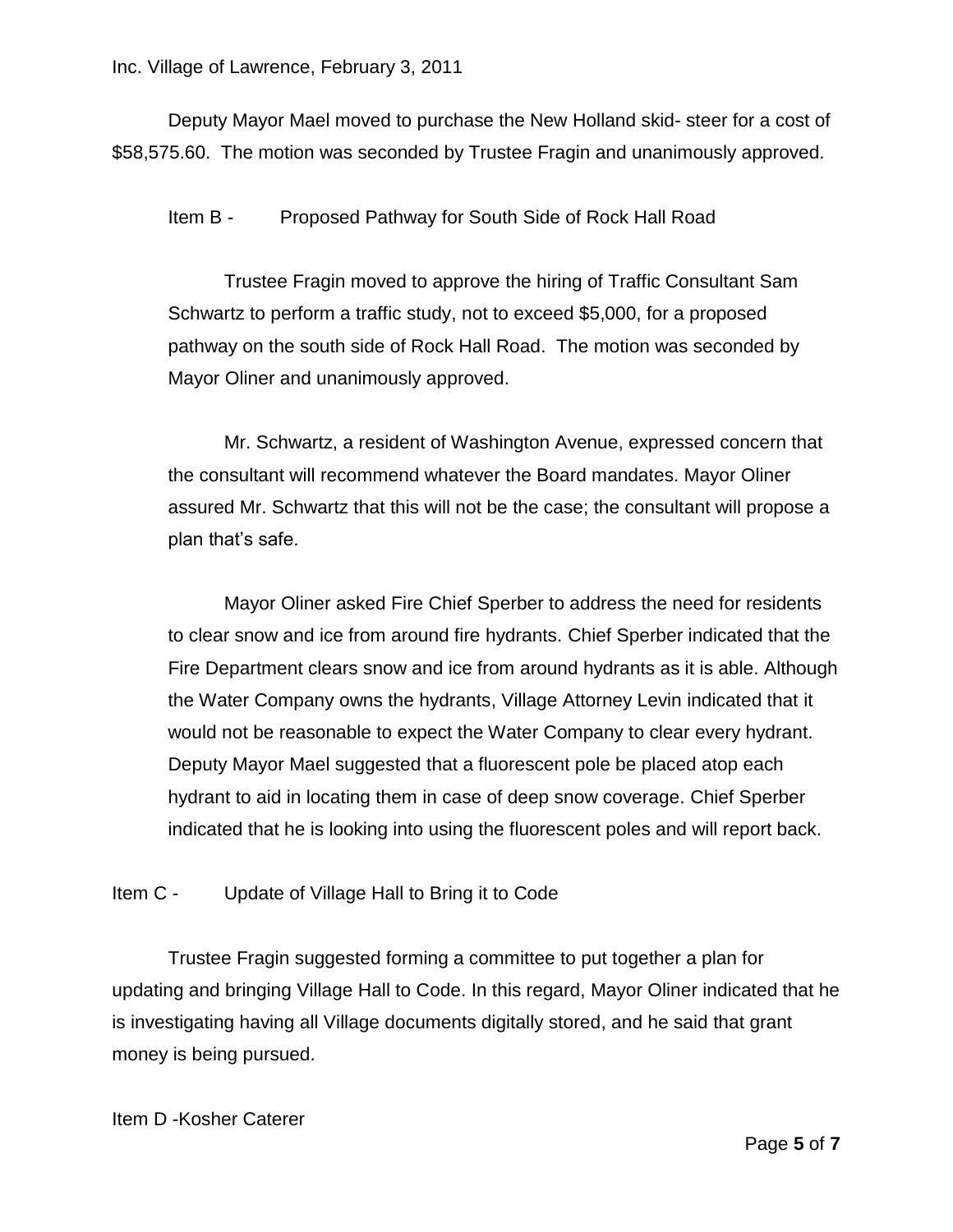Mayor Oliner indicated that the Kosher Caterer RFP is on hold until the Mezza Contract has been finalized.

Item E – Tide Gate

Deputy Mayor Mael asked about the possibility of purchasing a rubber flap-valve for the Tide Gate, and he requested that this item be placed on the agenda for the next meeting.

Item F - William Street Study

The Board asked for a revised schematic of William Street, including signage and Cameron Engineering's recommendations.

Members of the Board discussed the following items:

- Status of appointments
- Snow removal issues
- Timeliness of BZA and BBD minutes
- Need to receive timely information from the Police Department
- Cost of replacing post and rail fence at Club
- Enhanced security camera coverage at Train Station

At 11:00 p.m., there being no further public session business before the Board, Trustee Felder moved to adjourn to Executive Session to discuss matters pertaining to pending or potential litigation and matters pertaining to the hiring, firing, or discipline of one or more particular persons. The motion was seconded by Trustee Fragin and unanimously approved.

The Board returned to public session at 11:15 pm.

At 11:15 pm, Trustee Klar moved to close the meeting. The motion was seconded by Trustee Fragin and unanimously approved.